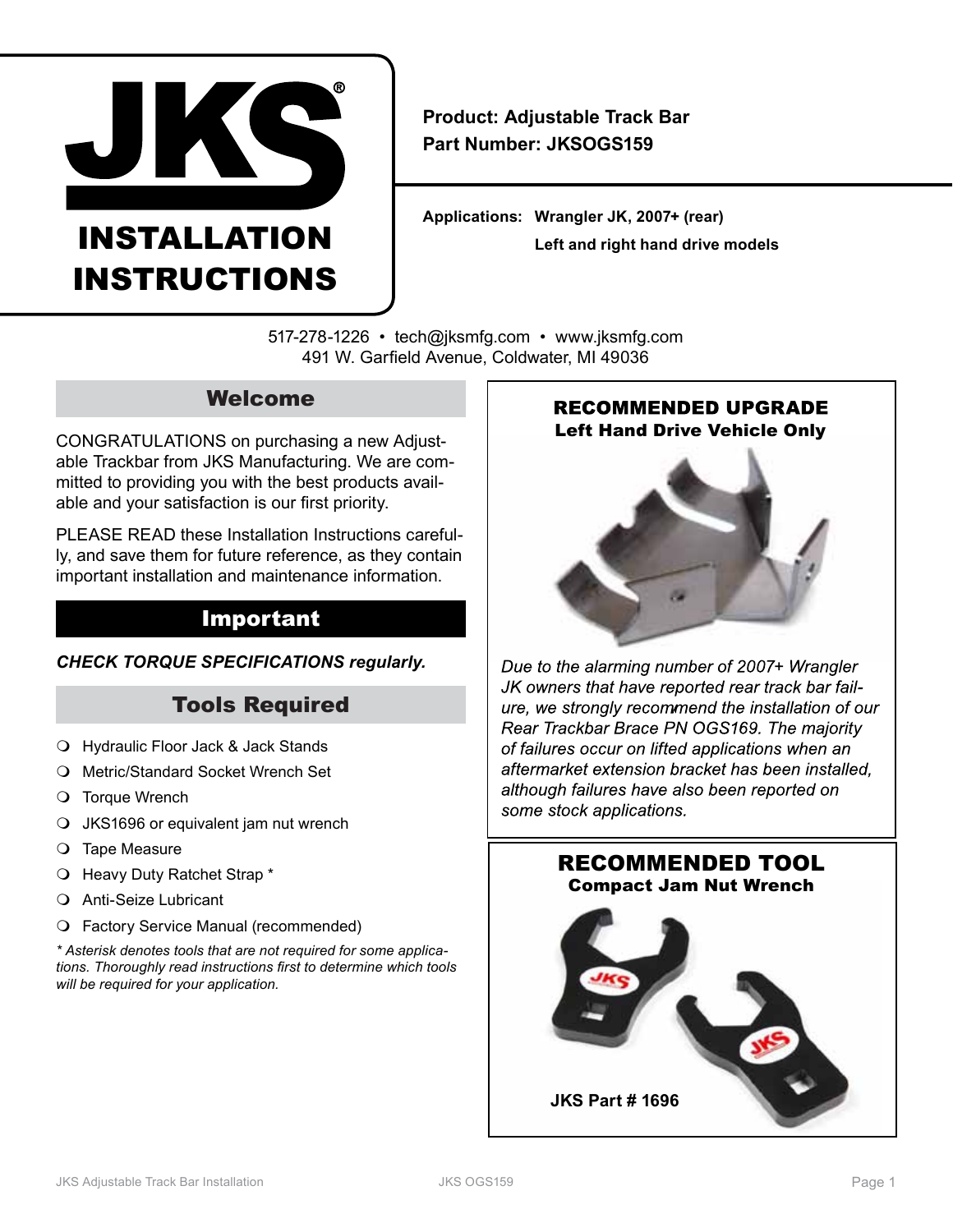

|   | Description                 |  |
|---|-----------------------------|--|
| A | Male Threaded (Chassis) End |  |
| в | Female Threaded (Axle) End  |  |
| C | 1" NF Jam Nut               |  |
| D | <b>Rubber Bushing</b>       |  |

# Installation

#### **1. REMOVE REAR TRACK BAR**

- Raise and support the vehicle chassis with jack stands positioned in front of the rear lower suspension arm brackets.
- Raise and support the rear axle housing with a hydraulic jack to relieve any tension from the mounting bolts.
- $\Omega$  Remove the rear track bar mounting hardware from the axle and chassis brackets per the factory service manual instructions for your vehicle. Retain original hardware.
- O Remove original track bar from vehicle.

#### 2. MOUNT ADJUSTABLE TRACKBAR TO AXLE BRACKET

- Apply anti-seize lubricant to bolt threads of original track bar mounting hardware.
- $\bigcirc$  Insert Axle End (B) of the adjustable trackbar into the axle bracket with the differential clearance bend towards the rear

*Note: On RHD vehicles the pre-installed sticker is upside down. A new one is provided to place over the existing sticker.*



Loosely install the original mounting hardware.

## 3. CENTER REAR AXLE HOUSING

- O Remove jack stands and lower vehicle to ground. *HINT: Vehicle must be at normal ride height, on level ground, with the suspension supporting the full vehicle weight.*
- $\bigcirc$  Determine if the axle housing is centered by measuring the distance between the tire and chassis, using the exact same points on each side of the vehicle to ensure accuracy. *HINT: For example, measure from the edge of a tire tread lug to the outboard side of the chassis, then repeat the measurement on the other side of vehicle using exact same points.*



 $\bigcirc$  If the two measurements are equal, the axle is centered. If the measurements vary, divide the difference in half to determine the amount of adjustment required. *HINT: If the axle housing is not centered, the chassis can be laterally shifted using either of the following methods.*